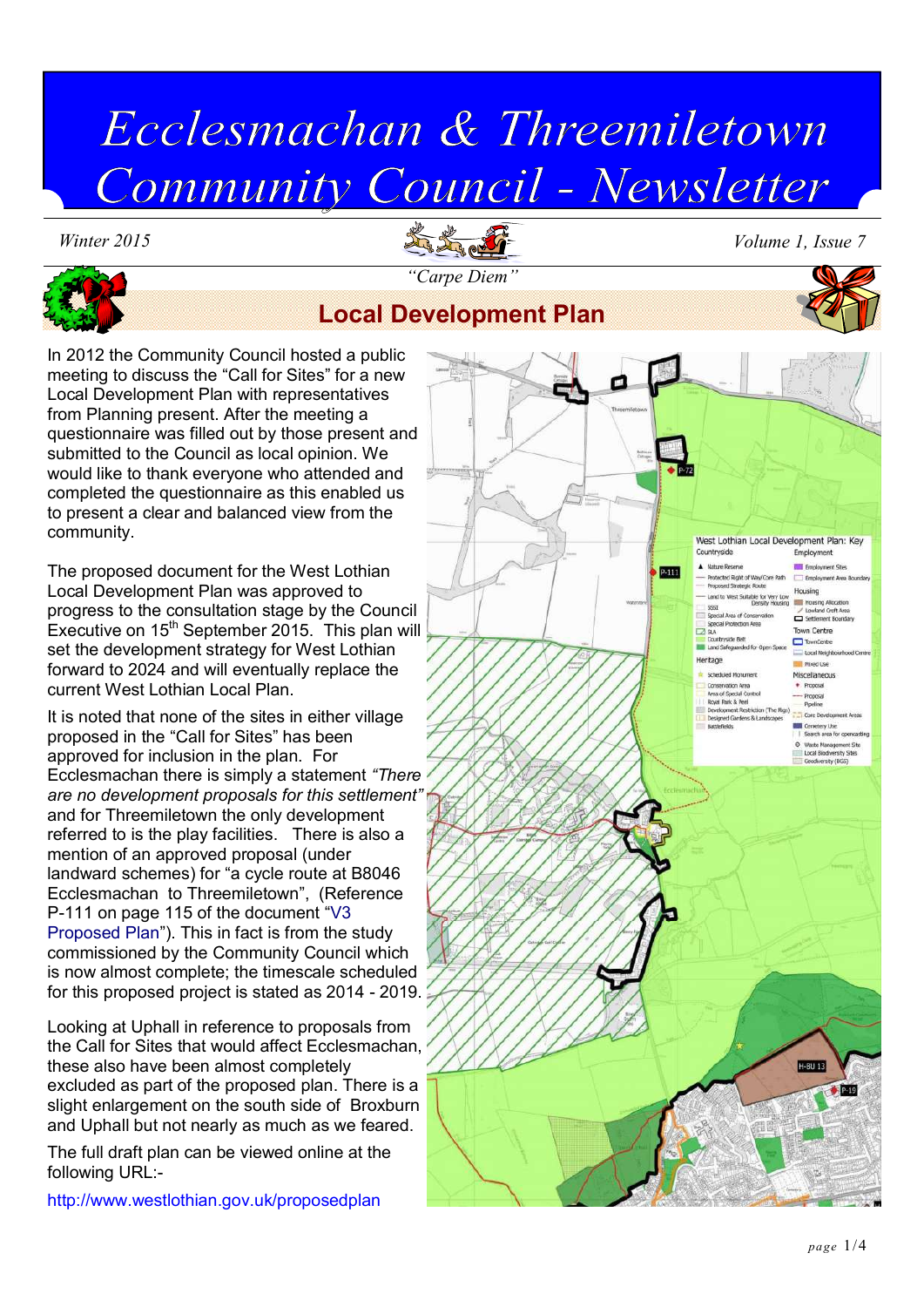# **Local Paths Projects**

#### **Countryside Paths.**

Since completing our rather ambitious countryside paths project in 2011 we have continued to maintain the three local paths we "adopted." If you are able to help with this maintenance we would be glad of some assistance, the work ranges from strimming long grass to trimming back bramble shoots and from clearing ditches to applying wood preservative. You can download a copy of a volunteer form from the web address shown below, simply fill out and drop off at the village hall marked for the attention of the Community Council.

Download from *http://www.ecclesmachan.org.uk/documents/paths\_volunteersheet\_2012.doc*  **OR** contact us by email via: *http://www.ecclesmachan.org.uk/cont.htm*

#### **Linking the Villages.**

Following feedback given at two separate public meetings we have now embarked on a much larger project looking into the feasibility of a multi-use path between Ecclesmachan and Threemiletown. In 2014 we applied to the Villages Improvement Fund for a grant to commission a formal feasibility study and were successful in being awarded the funding required.

From Threemiletown off-road pavement access is available providing links east to Winchburgh, Kirkliston, South Queensferry and Fife, and west to Linlithgow and beyond. There is also access to the core path at Burnside leading to the Union Canal towpath. On reaching Ecclesmachan, off-road pavement access is available, providing links to Uphall and Broxburn, and onto Uphall Station, Pumpherston, Livingston, Bathgate or Edinburgh. A link path in this location would provide a useful connection between two existing (and extensive) path networks as well as making the journey between the villages a much safer experience.

Following some background work such as a residents questionnaire (to which we had a great response), initial discussions with landowners and local traffic/accident analysis, we then chose Central Scotland Green Network Trust (CSGNT) to carry out the formal study. The questionnaire results were as follows:-

The questionnaire posed 4 questions:

*1. Do you agree that the B8046 between Ecclesmachan and Threemiletown is currently unsafe for pedestrians, cyclists and horse riders to use? (Agree/No opinion/Disagree)*

*2. Do you agree that the proposed path has the potential to be beneficial to the local community and visitors to the area? (Agree/No opinion/Disagree)*

*3. If this path was in place would you use it? (Yes/Not sure/No)*

*4. If you would use it, what activity would you use it for? (Walking/Cycling/Horse Riding)*

*Additional comments were also recorded at the end of the questionnaire.*

#### Collated Results

|         | 1. Agree   |    | 100 No opinion |                | <b>Disagree</b> | 0 |
|---------|------------|----|----------------|----------------|-----------------|---|
|         | 2. Agree   | 97 | No opinion     | $\overline{4}$ | <b>Disagree</b> | 0 |
| $3_{-}$ | <b>Yes</b> | 88 | Not sure       | 11             | Nο              | 2 |
|         | 4. Walking | 93 | Cycling        | 45             | Horse Riding 1  |   |

Work on the study commenced in December 2014 with an in-depth desktop and site survey, this was followed up in 2015 with detailed landowners discussions and meetings with West Lothian Council investigating future adoption of the potential route.

CSGNT had estimated the potential cost of an active travel route on the west of the B8046, prior to detailed landowner discussions, using information acquired during the feasibility study. This was calculated on the basis of a route approximately 2.1km long and 2m wide finished with a sealed surface. Costs were estimated to be ~£290,000. A potential route on the western side of the B8046 was, however, discounted following the response from one of the landowners.

From the final study report (due to be published at the end of December) final estimates for a path using only the eastern side of the route have been calculated at  $\sim$ £318,000. The project costs are dependent on the results of a topographical survey which has not been undertaken as part of this study. The topographical survey would be required prior to further project development and detailed designs being worked up.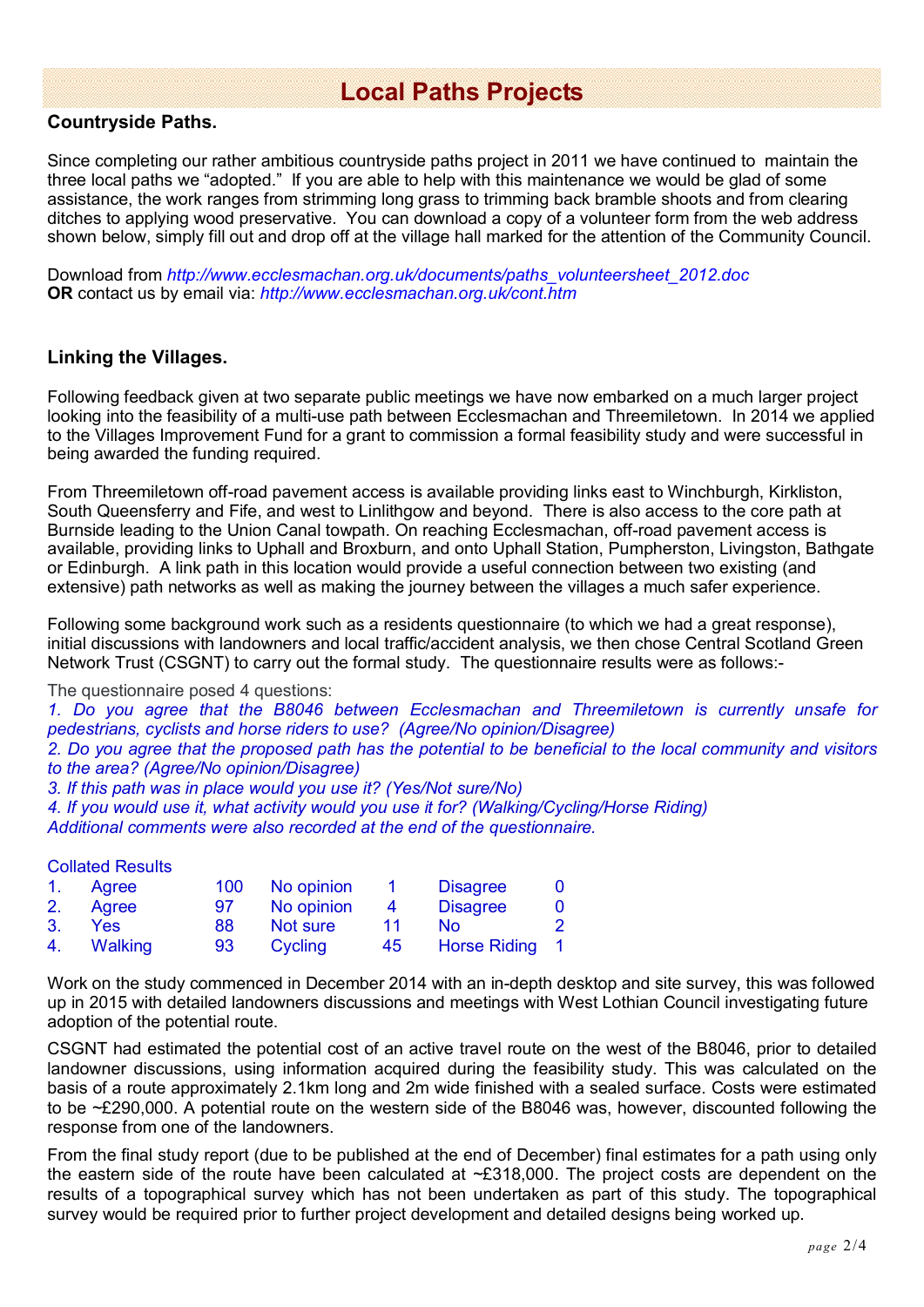Again from the final study report, potentially an active travel route is possible on the ground, would be granted landowner consent (subject to conditions) and would be adopted by West Lothian Council (subject to certain conditions and issues being agreed) if located on the eastern side of the B8046. Physical implementation of a route is, however, subject to the project being fully funded, with any other necessary consents also being obtained. It is noted that the route identified has now been included in the draft West Lothian Local Development Plan as a future potential project. Discussions to take this project further are ongoing.